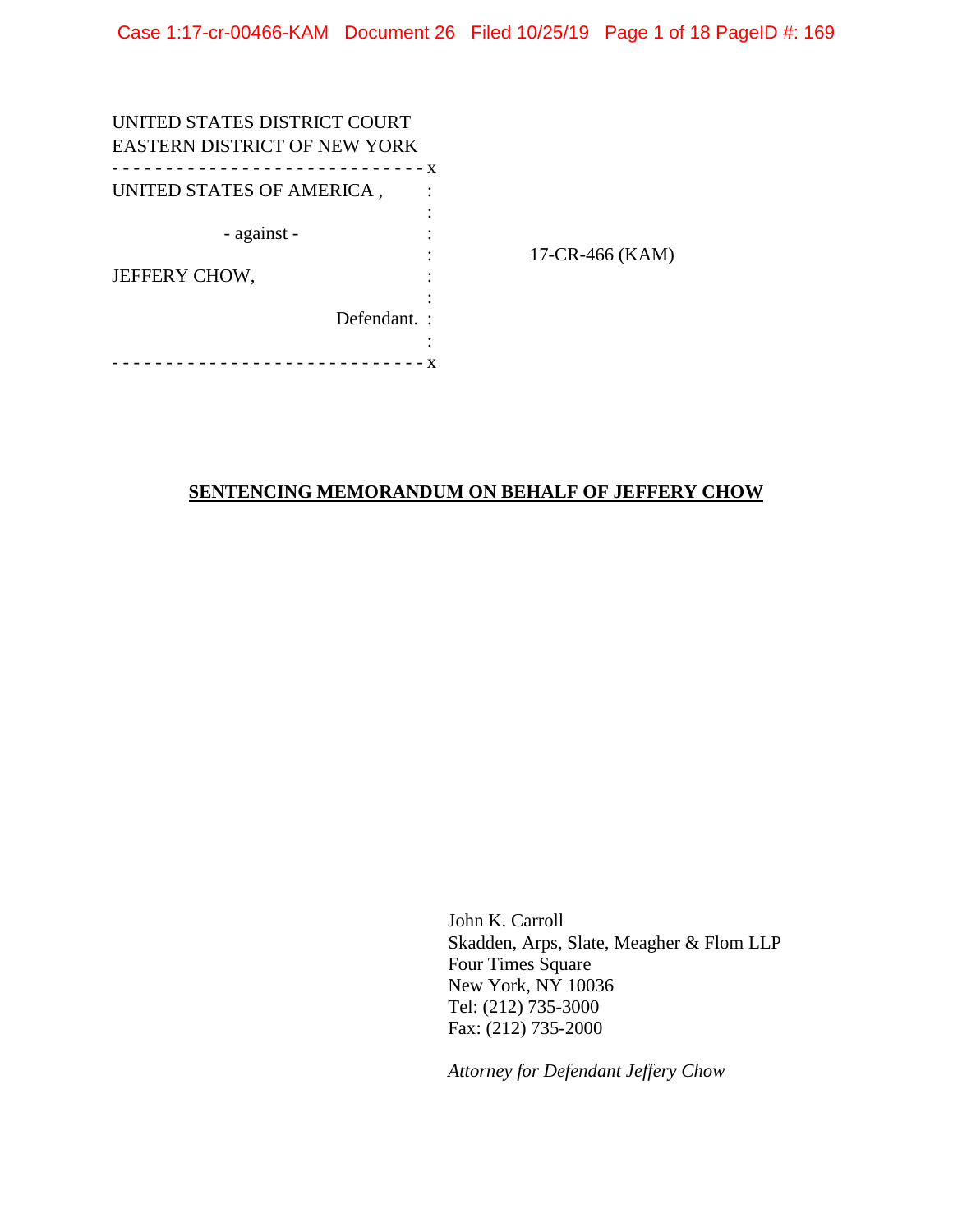## **PRELIMINARY STATEMENT**

This Memorandum and the attached exhibits are respectfully submitted on behalf of Jeffery Chow in connection with his upcoming sentencing. On August 29, 2017, Mr. Chow pleaded guilty to conspiring with more senior employees of Keppel Offshore & Marine Ltd. (KOM), among others, to create and execute false contracts that were used for paying bribes in Brazil in violation of the Foreign Corrupt Practices Act (FCPA), Title 15, United States Code, Sections 78dd-2 and 78dd-3.

Mr. Chow is a good man who committed this crime within a corporate culture that pressured him to close his eyes to misconduct. He was part of a scheme that began away from him, that he did not manage, and that he received no additional compensation from. Mr. Chow makes no excuses for his misconduct but we ask the Court to see his actions in the greater context of a productive, industrious and lawful life. At age 60, he has never previously been in trouble with the law. To the contrary, he has devoted his life to his family and, for nearly 30 years, to working for his former employer, KOM, across the globe. As the letters written in his support demonstrate, Mr. Chow's life has been characterized by his honesty, loyalty, selflessness and immense compassion for others.

Mr. Chow accepts full responsibility for and deeply regrets his crime. Since February 2017, he has cooperated extensively with the government. Indeed, Mr. Chow truthfully cooperated with the government in an environment where all of his KOM peers were refusing to talk honestly with the government and otherwise protesting their innocence. He reached out to the government before they contacted him and, to counsel's knowledge, he was the first KOM employee to cooperate. As the government will attest, Mr. Chow provided substantial assistance to the government's investigation of KOM and its employees.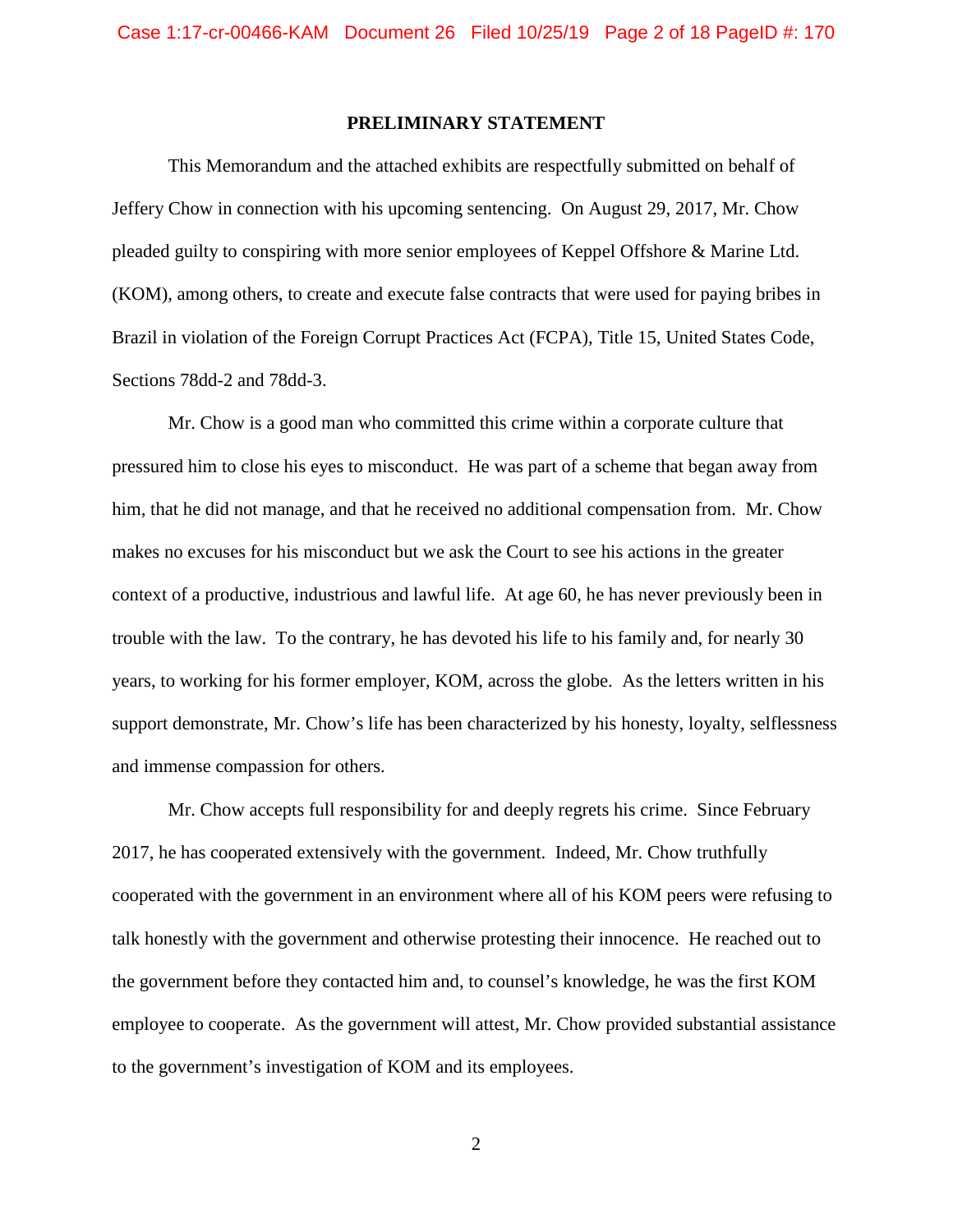Based on the mitigating factors, discussed more fully below, we respectfully request that Mr. Chow receive a sentence of probation. Such a sentence is commensurate with other sentences that have been given to similarly situated cooperators in FCPA cases.

## **BACKGROUND**

#### **A. Personal History**

#### **1. Childhood and Family**

Mr. Chow was born in New Orleans, Louisiana, in 1958, the youngest of the four children of Jimmy S.K. Chow and Lena Yim Chow. His parents immigrated to the United States from China after the Chinese Revolution to avoid persecution. After settling in New Orleans, they opened a diner in an industrial part of the city. Mr. Chow was fortunate to grow up in a loving household. His parents taught him to value his family, supported his education and emphasized that he needed to work hard to earn a good life.

In addition to running the diner, Mr. Chow's father worked a second job as the head chef at a Polynesian restaurant. He later opened a Chinese restaurant. Mr. Chow's mother also worked full time at the family business while raising four children. From the time he was a child, Mr. Chow regularly worked alongside his siblings at the restaurant to spend time together and to help his parents.

Letters from Mr. Chow's many supporters detail the high quality of Mr. Chow's character. For example, Phillip Rubins, Mr. Chow's close friend for nearly 50 years, explained:

I know Jeffery as a compassionate, hardworking, intelligent person. He is deeply dedicated to his mother (and father who passed some years ago) and his brothers, Jimmy and Joe, and sister Shirley. One of my earliest recollections of Jeffery is being frustrated that he could not go out with his friends on Friday Night because he was going to work in the family restaurant. . . . I will always remember what he told me when I asked him why he could not go out, he said "I'd rather work than see my parents work[.]"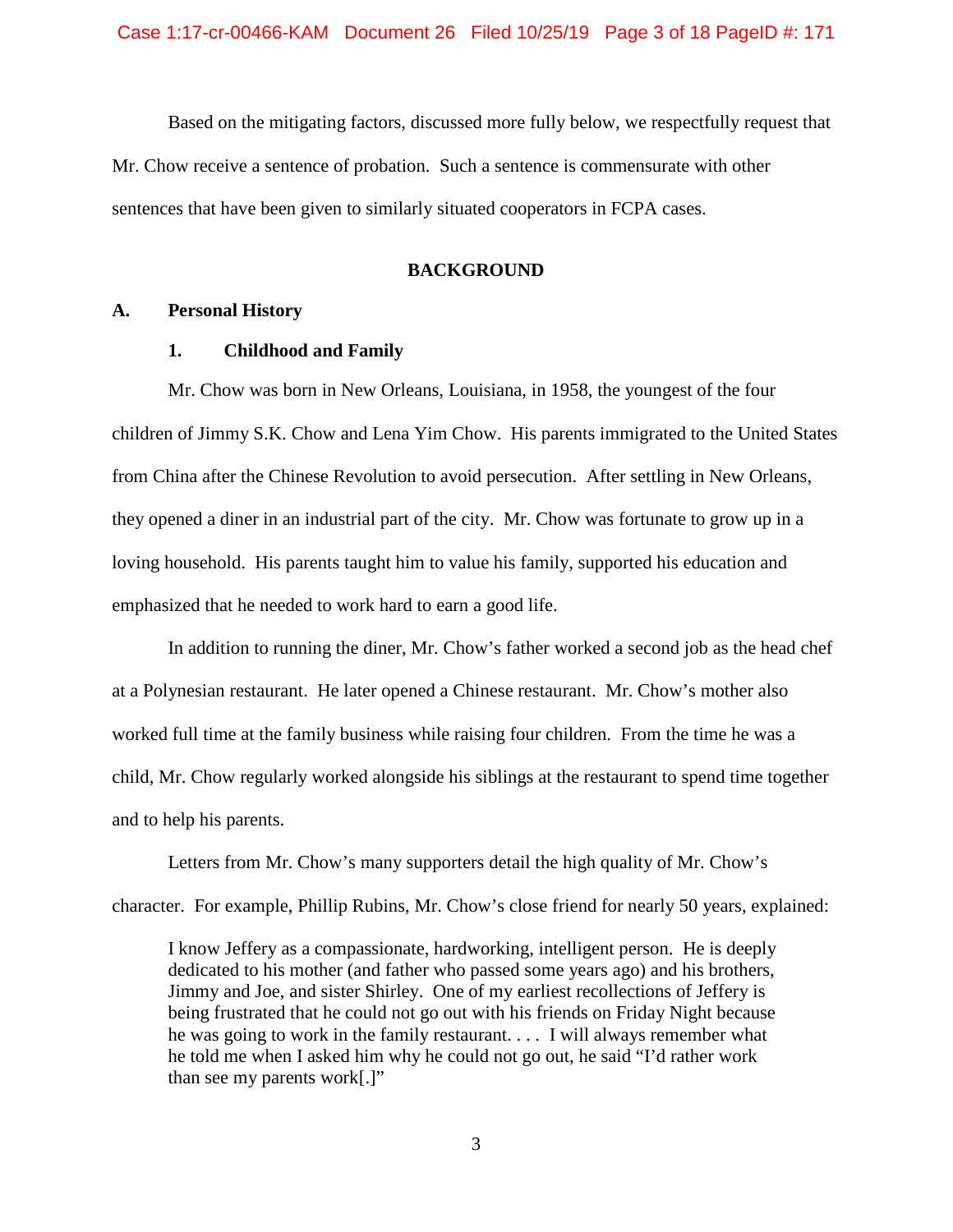Ex. A at 1.

Mr. Chow's dedication to family and his charitable nature continued into adulthood. As a young adult, he joined his siblings in buying a home for their parents; Mr. Chow then lived with his parents to help care for them. To this day, he remains close to his siblings and his ninetyone-year-old mother, who all live in the United States. Despite the 13-hour time difference and approximately 10,000 miles between them, Mr. Chow regularly visits his mother and siblings, speaks with them often and emails his brothers roughly every other day. He also continues to care for his mother, contributing with his siblings to provide for her maintenance.

In 1992, Mr. Chow met Yvonne Zee, his future spouse. Mr. Chow was instantly smitten. Three years later, they married, drawn to each other by their shared devotion to family. In their 24 years of marriage, Mr. Chow has embraced Ms. Zee's family as his own. He and Ms. Zee currently reside in her family home in Singapore with her mother and her sister. Although Mr. Chow and Ms. Zee have never had children, together they cared for two mixed-breed dogs, named Mocha and Latte, who Mr. Chow rescued from Keppel FELS Shipyard shortly after their birth on Christmas in 2003.

## **2. Education and Professional Life**

Mr. Chow obtained an undergraduate degree in civil engineering from Tulane University, where he also later earned a law degree while continuing to help his mother run the family restaurant. From about 1982 to 1990, he worked at a small law firm that practiced intellectual property and personal injury law. Around early 1990, Mr. Chow decided to change professions and become a pastry chef. Before executing that plan, Mr. Chow took the steps that led to spending his adult life in Singapore. In 1989, a former client and friend introduced Mr. Chow to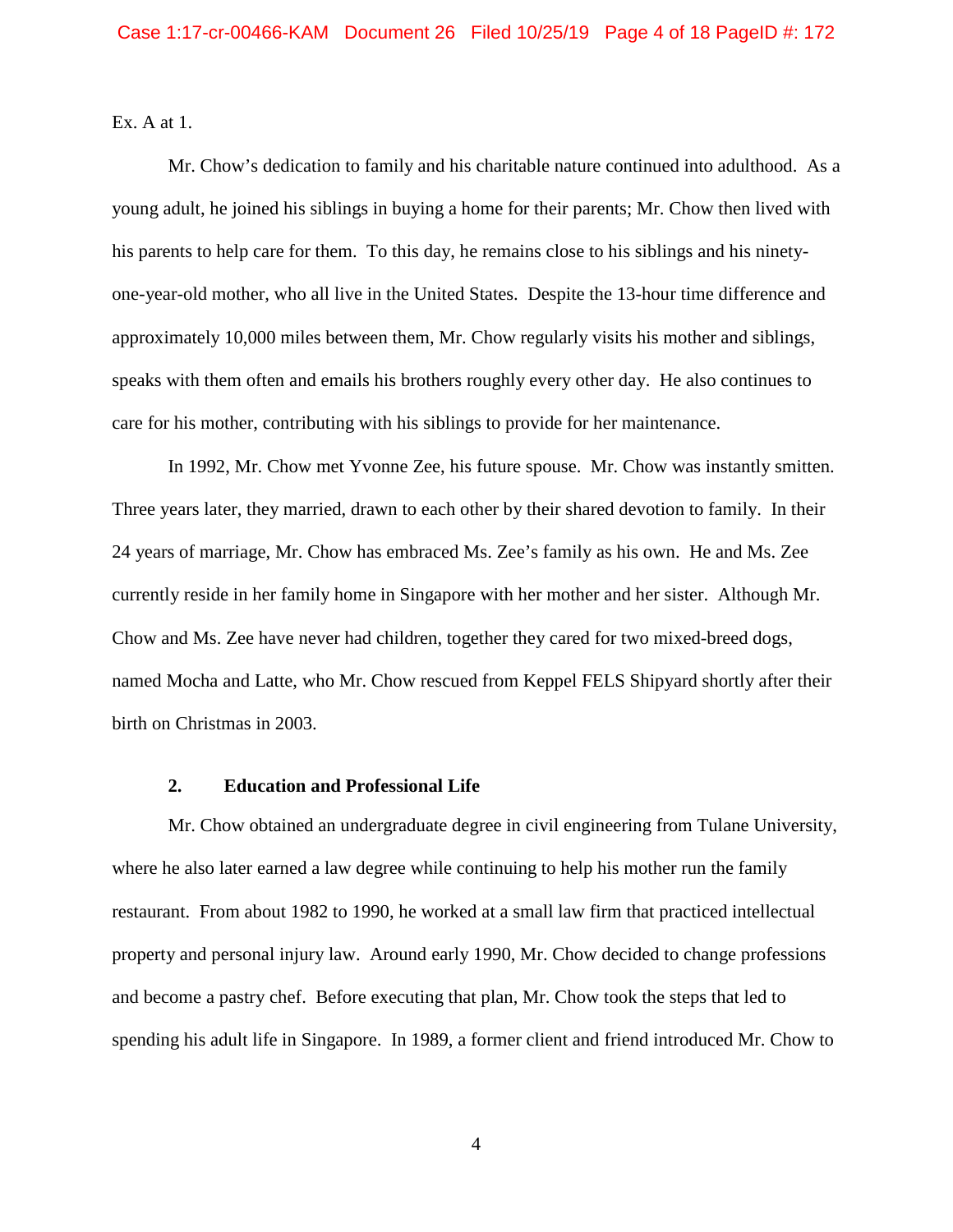### Case 1:17-cr-00466-KAM Document 26 Filed 10/25/19 Page 5 of 18 PageID #: 173

businessmen from Far East Levingston Shipbuilding (FELS), who were seeking a second opinion regarding a lawsuit in Texas. When the FELS businessmen learned that Mr. Chow was planning to leave his job, they asked him to assist with a new engineering project in Singapore. Mr. Chow initially agreed to work for FELS for only a year starting in April 1990. By 1992, Mr. Chow accepted a full-time position with FELS. Demonstrating his loyalty, he remained with the company and related companies for 25 more years, until April 2017.

Mr. Chow started at FELS as an Administrative Manager and, by the time he left the company, which had been integrated into KOM, he held the position of Director of Legal, a midlevel management position that is equivalent to a department head or business unit manager in a U.S. corporation. KOM participated in the offshore marine market; it did business in many global markets including Brazil. KOM maintained an office in Rio de Janeiro that was responsible for marketing KOM's expertise and overseeing projects in the region. It also operated shipyards in three other Brazilian cities – Niterói, Angra dos Reis and Navegantes. Mr. Chow was never assigned to KOM's Brazilian office or the yards, although he traveled there for business approximately 20 to 25 times during the period from 2000 through 2016. His work in Brazil never constituted more than a small fraction of his responsibilities.

## **3. The Offense**

In Brazil, KOM competed with other offshore marine companies for the opportunity to do business with Petróleo Brasileiro S.A. (Petrobras), the Brazilian state-controlled oil company, and other clients in Brazil that worked with Petrobras. Beginning in the mid-1990s, KOM used an agent, Zwi Skornicki, who advised the company on the local market, provided technical

<sup>&</sup>lt;sup>1</sup> By 1997, FELS was renamed "Keppel FELS." KOM was established in 2002 by integrating Keppel FELS with two other offshore and marine companies, Keppel Shipyard and Keppel Singmarine.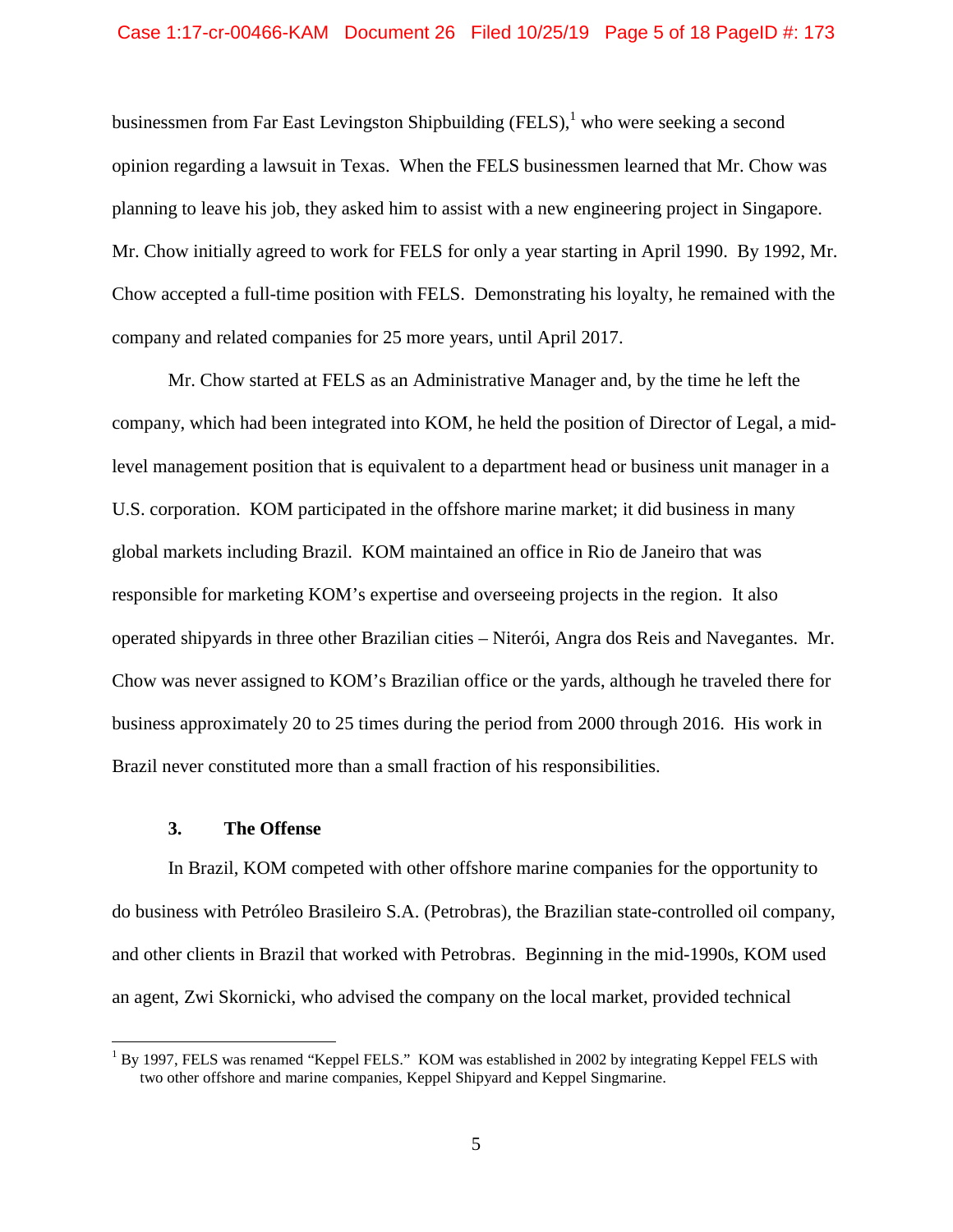#### Case 1:17-cr-00466-KAM Document 26 Filed 10/25/19 Page 6 of 18 PageID #: 174

advice and assisted in discussions with Petrobras. Initially, KOM paid Skornicki a retainer. Starting in 2000, when it established offices in Rio de Janeiro and a shipyard in Angra dos Reis, Brazil, KOM regularly entered into services agreements with Skornicki that paid him a percentage of the price of contracts that he helped the company secure. Mr. Chow was responsible for drafting some of these services agreements. His superiors at KOM were responsible for negotiating the economic terms of the agreements with Skornicki, including the size of the commissions he received.

By no later than 2008, Mr. Chow realized that KOM was paying certain third parties through Skornicki to gain an unfair advantage in its competition for contracts with Petrobras. He understood that these payments violated anti-bribery laws. In particular, he realized that KOM was overpaying Skornicki, sometimes by millions of dollars, so that Skornicki could pay bribes to individuals who could help KOM win business from Petrobras. Although Mr. Chow did not negotiate these bribe payments and was never told the names of the bribe recipients, he deduced that some portion of the fees being paid to Skornicki were being passed on to government officials and to Brazil's then-ruling political party.

Mr. Chow recognizes that he should have refused to participate in this bribery scheme and that he should have resigned from KOM. He regrets that he did not have the strength of character to say "no" in an environment that encouraged his participation in this conspiracy. Instead, he confirmed the economic terms of the contracts with his seniors at KOM and, acting in agreement with his seniors and others at KOM, he drafted the contracts and made sure they were executed. While he did not negotiate the size of the payments or make the decisions to pay bribes, he knew that the contracts existed to make the payments look legitimate and that they were a material part of the scheme.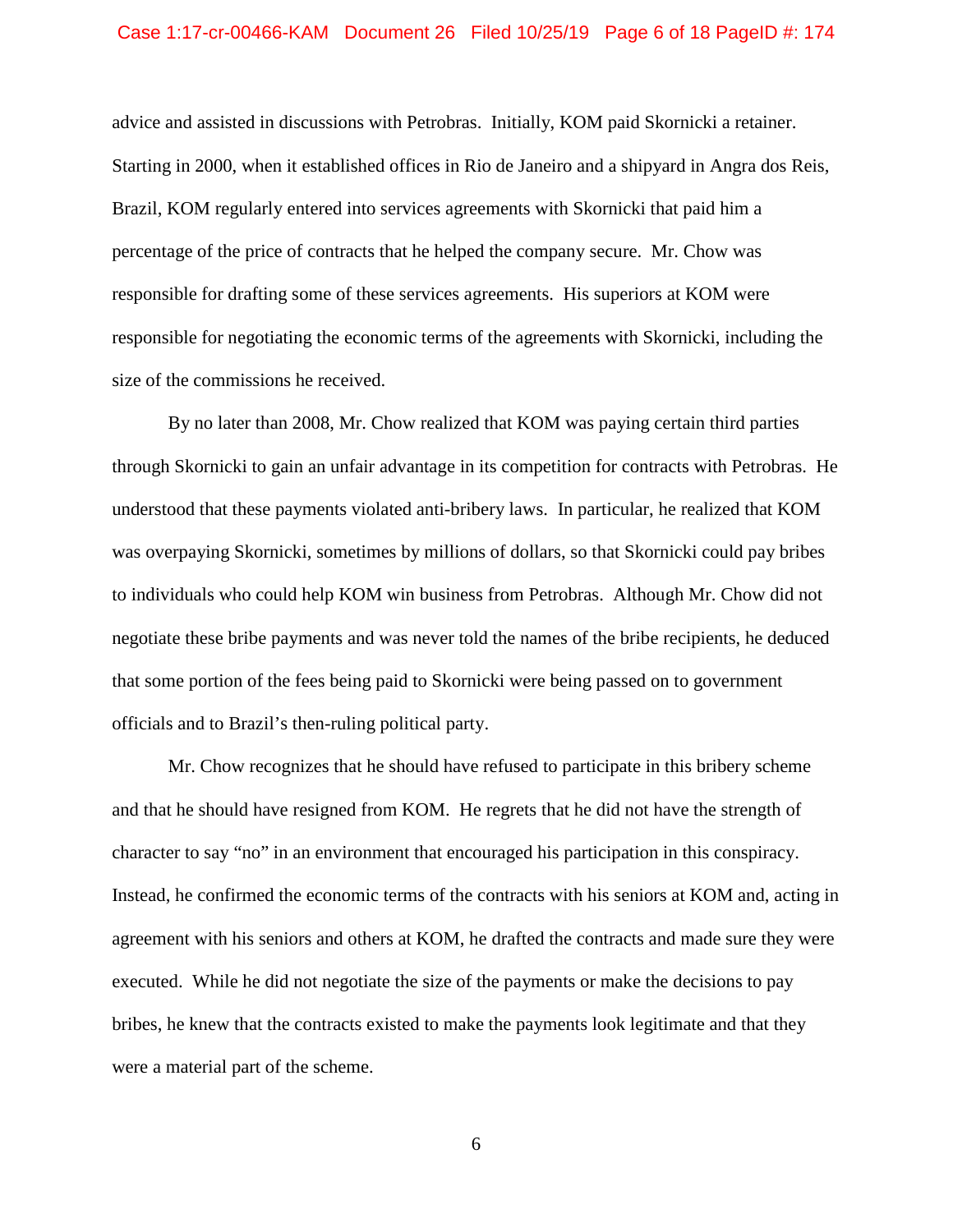## **SENTENCING CONSIDERATIONS**

For the reasons set forth below, we respectfully urge the Court to sentence Mr. Chow to probation.

#### **A. The Sentencing Guidelines**

Mr. Chow has no prior criminal history. In this matter, he has pleaded guilty to conspiring to violate Title 15, United States Code, Sections 78dd-2 and 78dd-3. The statutory maximum penalty for his offense is 60 months. Mr. Chow's guideline range exceeds 60 months, largely due to the high dollar value of the bribes paid by KOM through Skornicki. Consequently, Mr. Chow's guideline sentence is 60 months. *See* Federal Sentencing Guidelines Manual (herein after USSG) § 5G1.1(a).

Pursuant to USSG Section 1B1.1, if the Court chooses to depart downward under Parts H or K of Chapter Five, the departure should be measured from the guideline sentence of 60 months. Specifically, the departure should be made from "the lowest range that would support the statutory maximum sentence," which in this case is offense level 24. *United States v. Jones*, 233 F. Supp. 2d 1067, 1075 (E.D. Wis. 2002) (following the logic of *United States v. Hayes*, 5 F.3d 292, 295 (7th Cir. 1993)).

## **B. Reasons for Leniency**

#### **1. Cooperation**

We believe that Mr. Chow was the first KOM cooperator in this matter. His cooperation was early and comprehensive. Through his personal counsel, he contacted the Department of Justice (DOJ) in December 2016 to announce his interest in cooperating. This consequential step occurred before the government had stated any interest in investigating or prosecuting Mr. Chow. In January 2017, he voluntarily traveled from Singapore to the United States to meet with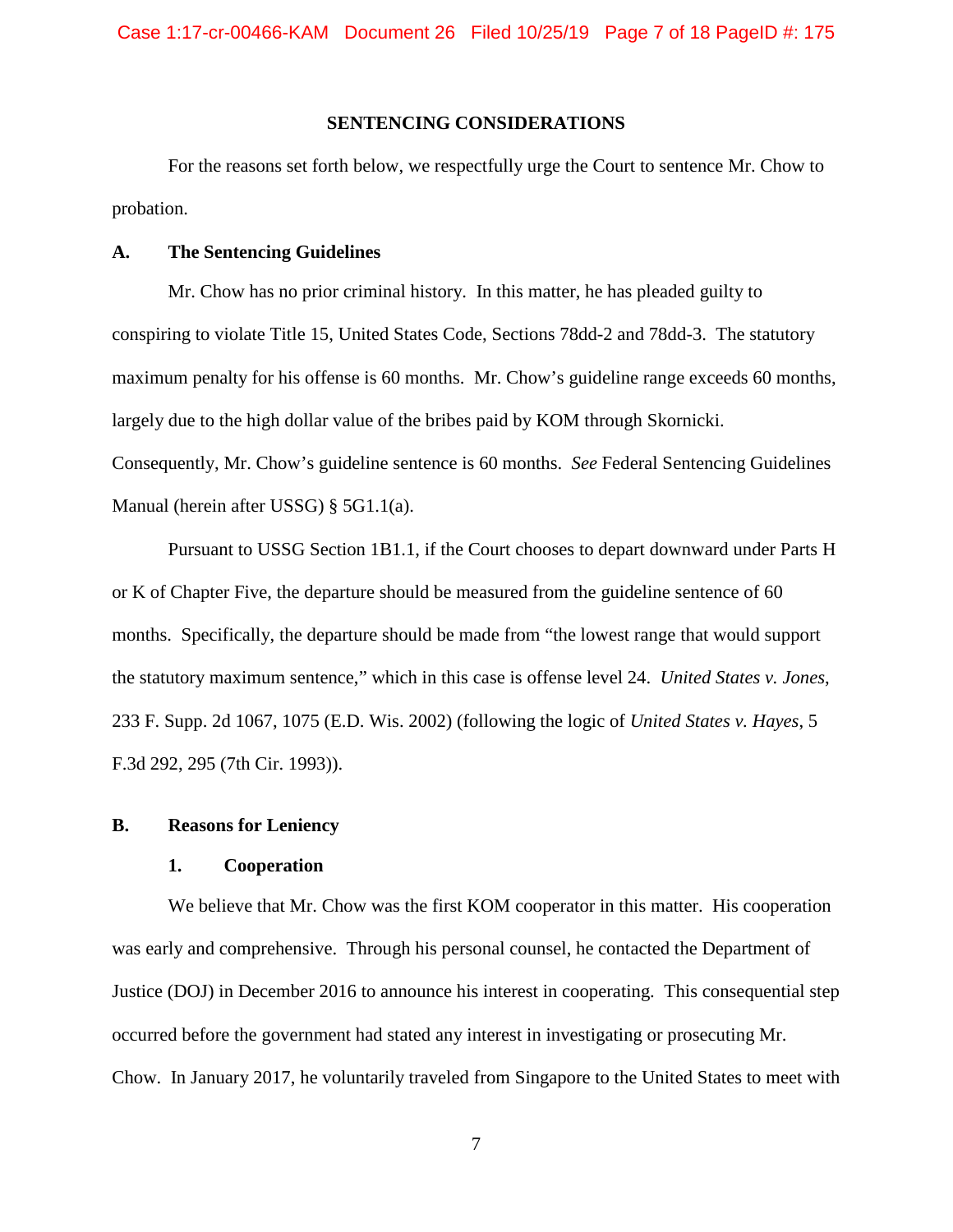### Case 1:17-cr-00466-KAM Document 26 Filed 10/25/19 Page 8 of 18 PageID #: 176

the government for the first time. Thereafter, he voluntarily traveled from Singapore to meet with the government in March and June 2017. Mr. Chow chose not to hunker down in Singapore (as many of his colleagues did). While his geographic "defenses" were substantial, Mr. Chow opted to come forward and speak truthfully.

Mr. Chow cooperated because he was remorseful and was determined to take full responsibility for his crime. To counsel's knowledge, Mr. Chow was the first and only KOM employee involved in the misconduct in Brazil to cooperate with the government and truly accept responsibility. Mr. Chow decided to cooperate before he received any assurances as to what, if any, benefit he would receive from his cooperation. All three of his proffer sessions and two detailed attorney proffer sessions occurred before he entered into a formal cooperation agreement with the government on August 29, 2017, when he entered his guilty plea.

Mr. Chow prepared extensively for his meetings with the government, spending months reviewing documents to refresh his recollection of events that occurred many years ago. In the proffer sessions, he answered all questions posed by the government to the best of his ability and provided complete, truthful information. Mr. Chow gave the government an insider's view of KOM and taught the government about KOM's business culture and hierarchal decision-making structures. For that reason alone, Mr. Chow deserves a substantial downward departure. But he did much more.

Mr. Chow provided a full accounting of the misconduct in Brazil, holding back nothing and even implicating at least a dozen colleagues, many of whom he worked with much of his adult life. He identified and provided evidence relating to both the high-level KOM executives who approved Skornicki's commission fees and the other executives who participated in negotiating the fees. He described evidence indicating that several of his colleagues knew that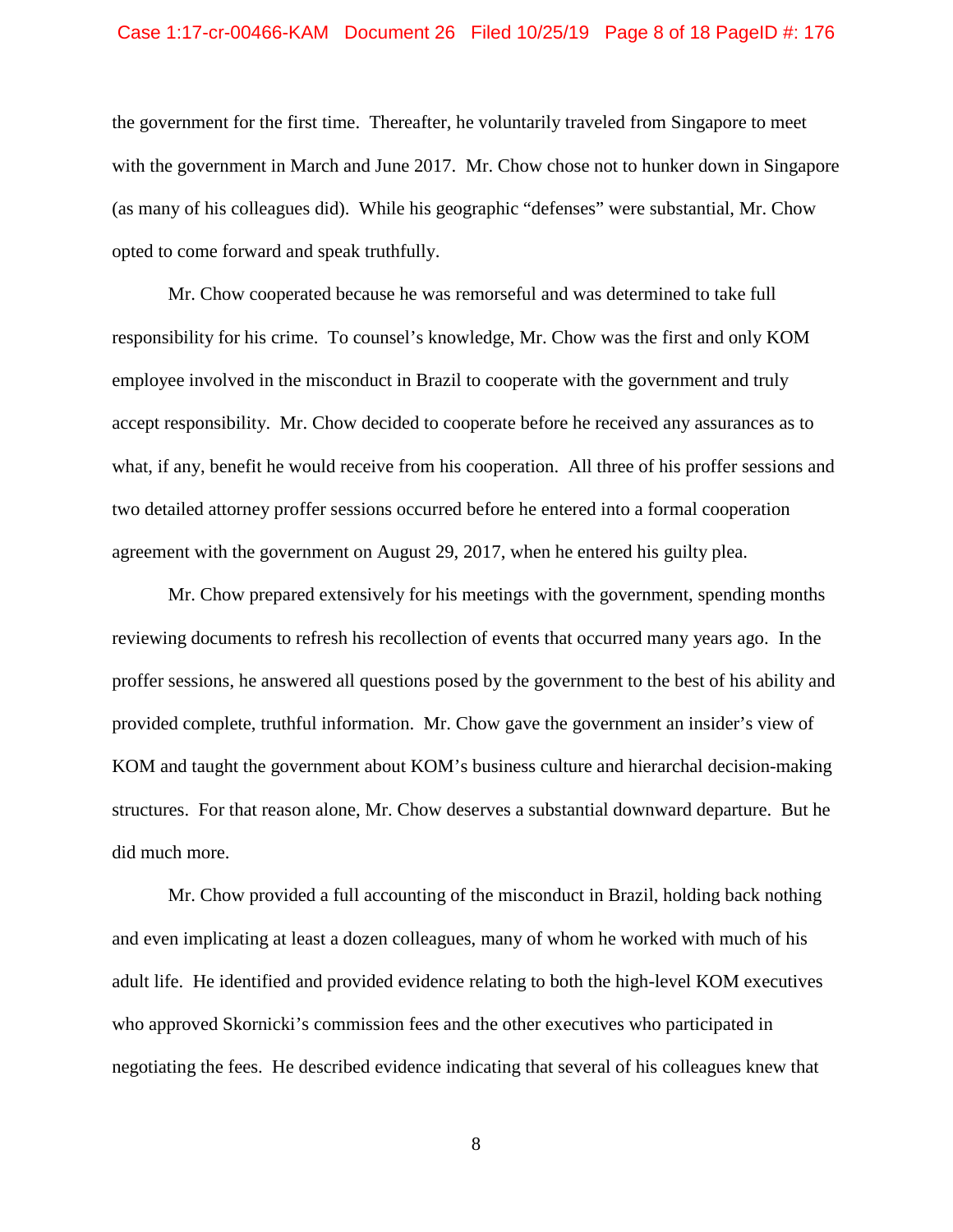#### Case 1:17-cr-00466-KAM Document 26 Filed 10/25/19 Page 9 of 18 PageID #: 177

Skornicki shared his fees with others who could influence Petrobras, including the then-presiding political party in Brazil. He also identified a number of individuals who likely knew about the sizeable payments to Skornicki. To our knowledge, none of these individuals, most of whom were more senior actors in this misconduct, have come to the United States to take responsibility for their crimes.

Mr. Chow also described the projects KOM won in Brazil, the key participants for each of the projects, KOM's work with joint venture partners (including Technip USA, J. Ray McDermott and PEM Setal) and the history of KOM's relationship with Skornicki. He confirmed who signed each of Skornicki's agency agreements and described KOM's procedures for authorizing payments to Skornicki. He also identified key information that subsequently was included in the charging documents filed against KOM and its U.S. subsidiary, including when and where agency agreements with Skornicki were executed.

At the government's request, Mr. Chow provided information relating to Skornicki's son and certain payments to Skornicki that were memorialized through a backdated agency agreement. Also at the government's request, Mr. Chow discussed Keppel Corporation's initial internal investigation into the events in Brazil, recounting comments by high-level KOM officials that Mr. Chow recognized as efforts to prevent investigators from uncovering the truth. In addition, Mr. Chow described conduct that concerned him in Azerbaijan, Ukraine, the United Arab Emirates, the Philippines, China and Nicaragua.

Using evidence provided by Mr. Chow, on December 22, 2017, the government entered into a deferred prosecution agreement with KOM and secured a guilty plea from its U.S. subsidiary, KOM USA. KOM and KOM USA agreed to pay a combined penalty of more than \$422 million to resolve charges by authorities in the United States, Brazil and Singapore. On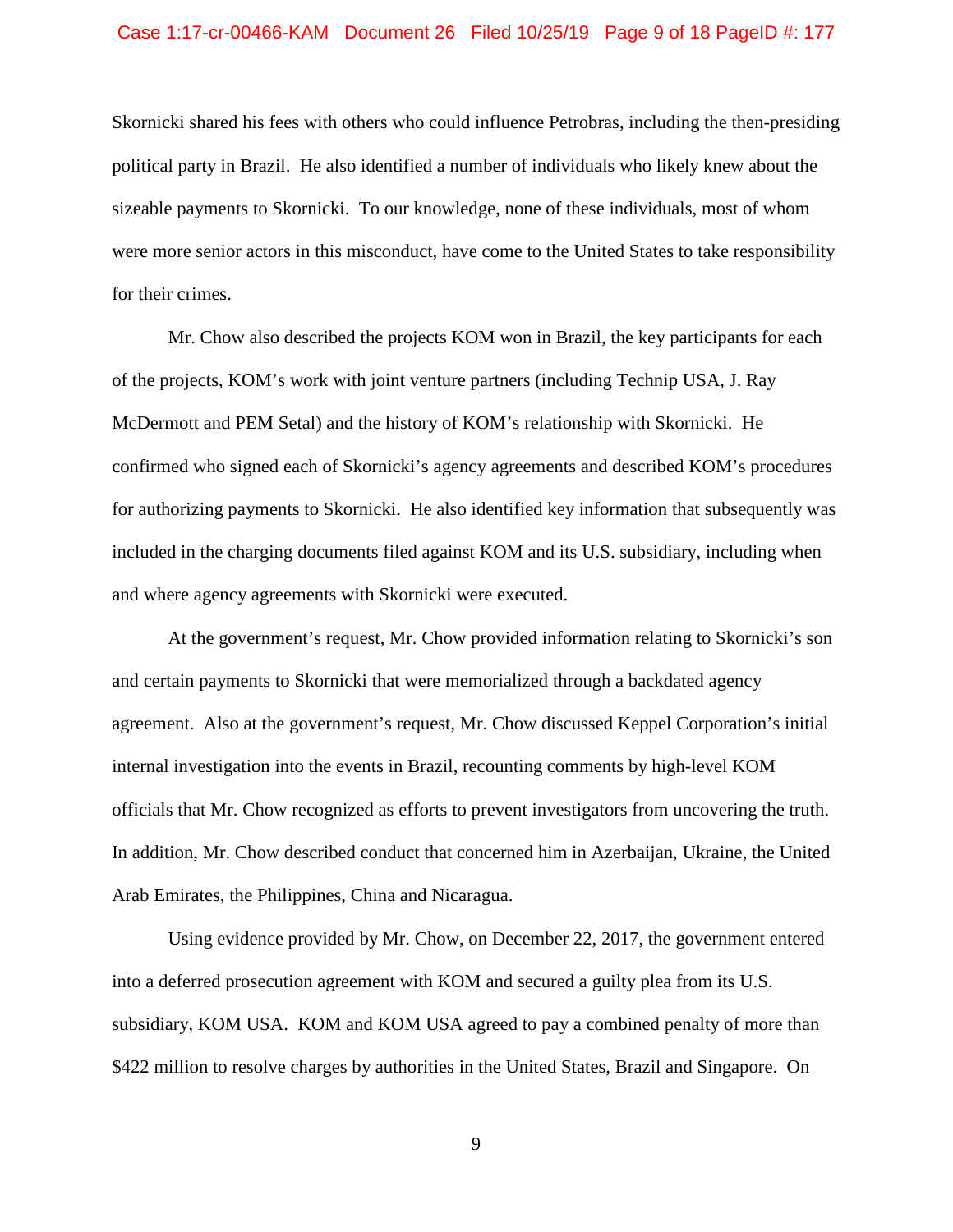June 25, 2019, Skornicki pleaded guilty to one count of conspiracy to violate the FCPA. On the same day, the government settled FCPA conspiracy charges against one of KOM's joint venture partners in Brazil, entering into a deferred prosecution agreement with TechnipFMC plc (TFMC) and securing a guilty plea from its wholly-owned U.S. subsidiary, Technip USA, Inc. (Technip USA). $^2$  TFMC and Technip USA agreed to pay a combined total criminal fine of more than \$296 million to resolve charges by U.S. and Brazilian authorities. Mr. Chow's cooperation substantially assisted all these prosecutions.

We anticipate that the government will submit a letter to the Court pursuant to USSG Section 5K1.1, which will describe Mr. Chow's substantial cooperation in detail.

# **2. Chow Should Receive a Sentence Commensurate with Other Similar Cooperators**

Early cooperators in FCPA cases, including defendants who were similarly situated to or more culpable than Mr. Chow, have routinely received probationary sentences. For example, in 2015, early cooperator Gregory Weisman, a former officer and general counsel of PetroTiger Ltd., was sentenced to probation, as well as a \$30,000 fine and \$51,618 in forfeiture, for conspiring to commit wire fraud and to bribe Colombian officials to obtain an oil services contract. *See* Judgment, *United States v. Weisman*, Case No. 1:13-CR-00730-JEI at 1-2 (D.N.J. Sept. 14, 2015), ECF No. 24; Plea Agreement, *Weisman* at 4, ECF No. 6; Press Release, FBI, *Former CEO of Oil Services Company Pleads Guilty to Foreign Bribery Charges* (Feb. 18, 2014), https://www.fbi.gov/contact-us/field-offices/newark/news/press-releases/former-chief-

<sup>&</sup>lt;sup>2</sup> TFMC is the product of a 2017 merger between Technip S.A. (Technip) and FMC Technologies, Inc. (FMC). Prior to the merger, Technip was an oil and gas technology services company, which operated through a number of subsidiaries including Technip USA. The government charged TFMC with two counts of conspiracy to violate the FCPA. One count arose from a scheme to bribe Brazilian officials to secure contracts for a joint venture project between Technip USA and a KOM subsidiary. The other arose from a scheme by FMC to bribe Iraqi officials.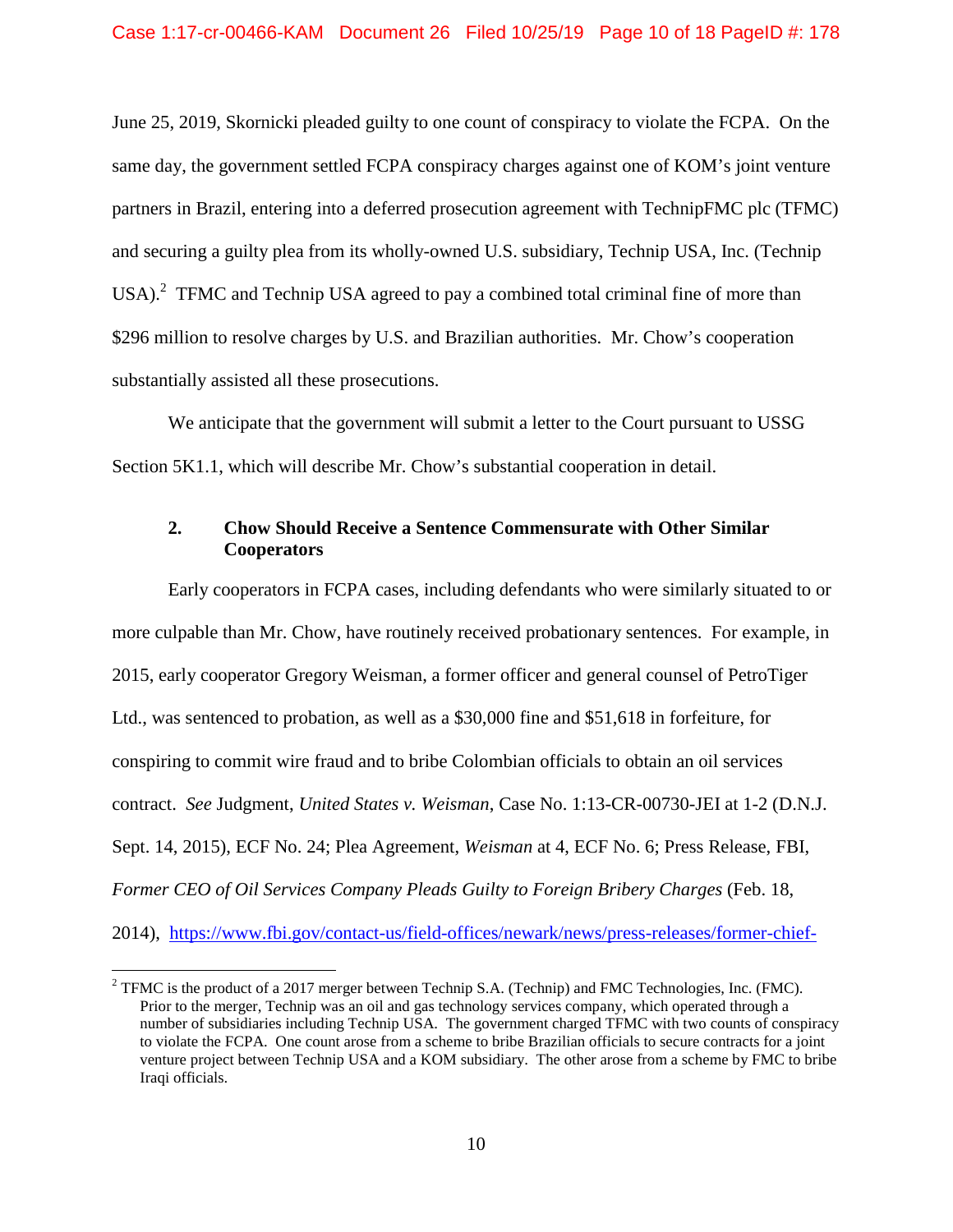executive-officer-of-oil-services-company-indicted-in-new-jersey-on-foreign-bribery-andkickback-charges. Weisman faced the same 60-month guideline range as Mr. Chow. *See*  Sentencing Transcript, *Weisman* at 10:10-14 (Sept. 14, 2015). Yet, he was arguably more culpable than Mr. Chow because he personally profited through his misconduct by accepting kickbacks and did not offer to cooperate until after the government contacted him. *See id.* at 13:8-19, 28:1-7; Information, *Weisman* at 1-2 (Nov. 8, 2013), ECF No. 1. Also, unlike Mr. Chow, Weisman resided in the United States, working from an office in New Jersey. *See*  Information, *Weisman* at 4. Mr. Chow deserves great credit for voluntarily submitting to U.S. jurisdiction while residing in Singapore.

In 2016, another early cooperator, Richard Hirsch, was sentenced to probation and a \$10,000 fine for orchestrating bribe payments to foreign officials totaling \$3.9 million to secure government contracts. *See* Sentencing Transcript, *United States v. Hirsch*, Case No. 3:15-CR-00358-MLC-1, 37:20-21, 39:5-8 (D.N.J. July 19, 2016); Press Release, U.S. Dep't of Justice, *Two Former Executives of Louis Berger International Sentenced in Foreign Bribery Scheme*, Release No. 16-201 (July 8, 2016), https://www.justice.gov/usao-nj/pr/two-former-executiveslouis-berger-international-sentenced-foreign-bribery-scheme. Hirsch faced a guideline range of 57 to 71 months after pleading guilty to one count of conspiring to violate the FCPA and one substantive FCPA count. Sentencing Transcript, *Hirsch* at 5-6:8-7. He also was more culpable than Mr. Chow because he was charged with authorizing bribe payments and did not offer to cooperate until after the Federal Bureau of Investigation (FBI) served him with a subpoena. *See*  Sentencing Transcript, *Hirsch* at 13:23-24; Information, *Hirsch* at 5 (July 17, 2015), ECF No. 1. At sentencing, the Court did not impose any travel restrictions and permitted Hirsch to serve probation in the Philippines. *Id.* at 40:11-19.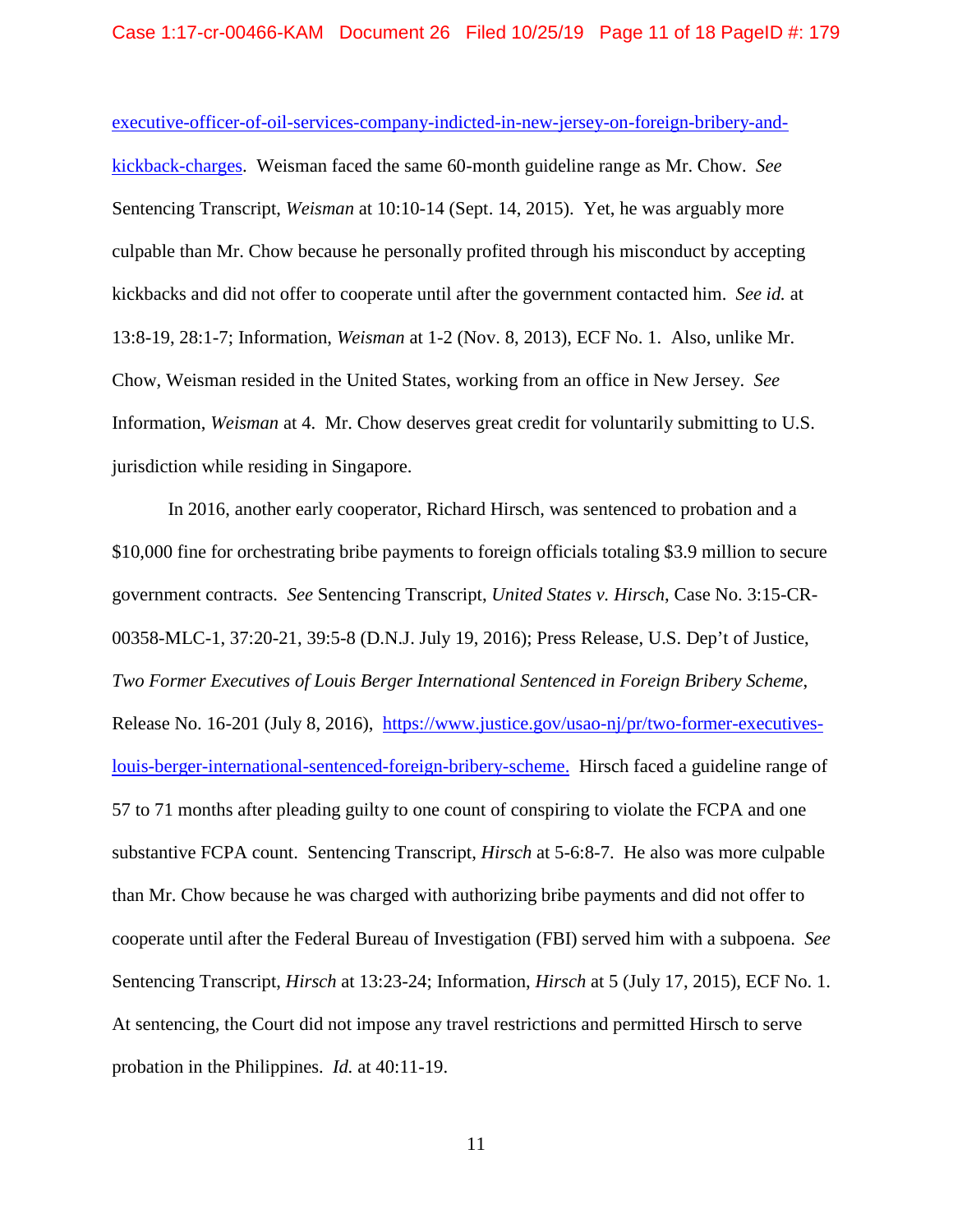More recently, in 2018, early cooperator Colin Steven was sentenced to "time served" after serving no more than part of a day in jail, as well as a \$25,000 fine and \$173,935 in forfeiture, for participating in a scheme to bribe a Saudi Arabian official to secure the sale of three new aircraft.<sup>3</sup> See Sentencing Transcript, *United States v. Steven*, 1:17-cr-00788-AJN at 32:4-9, 38-39:16-21 (S.D.N.Y. Dec. 12, 2018), ECF No. 47; Gov't Sentencing Submission, *Steven*, 1:17-cr-00788-AJN at 2 (S.D.N.Y. Oct. 17, 2018), ECF No. 35. Steven faced a guideline range of 360 months to life imprisonment after pleading guilty to violations of the FCPA, money laundering, wire fraud and making a false statement. Sentencing Transcript, *Steven* at 9; Plea Transcript, *Steven* at 12:18-25, 13:1-25, 14:1-25, 15:1-21, 21:21-25 (December 21, 2017), ECF No. 6. Not only was his guideline range much longer than Mr. Chow's, his conduct was more reprehensible. Unlike Mr. Chow, Steven negotiated bribe payments with a government official, devised a plan to take a portion of the money as a kickback, received a commission payment from securing the projects and lied to the FBI in his initial interview. *See* Information, *Steven* at 4-5, 8-9 (Dec. 21, 2017), ECF No. 2.

Other FCPA cooperators have also regularly received probationary sentences. For example, in 2012, Wojciech Chodan was sentenced to one year of unsupervised probation (which he was permitted to serve in the United Kingdom), \$726,885 in forfeiture and a \$20,000 fine for his role in a scheme to pay Nigerian officials roughly \$180 million in bribes to obtain

 $3$  Steven disclosed his misconduct during an internal investigation by his company into potential bribery in countries other than Saudi Arabia. *See* Sentencing Transcript, *United States v. Steven*, 1:17-cr-00788-AJN at 10-11:15-1 (Dec. 12, 2018), ECF No. 47. His disclosure led the company to investigate the bribery in Saudi Arabia and disclose its findings to the DOJ. *See id.* at 11. On December 21, 2017, Steven voluntarily appeared before the court, waived indictment, pleaded guilty and was released on bond. *See* Def.'s Sentencing Submission at 1, *Steven* (1:17-cr-00788-AJN), ECF No. 36; Appearance Bond at 1, *Steven* (1:17-cr-00788-AJN), ECF No. 3. The available filings suggest that, while he did not spend any nights incarcerated, the court sentenced him to time served, rather than probation, because he resided outside the United States and was not a U.S. citizen. *See*  Sentencing Transcript, *Steven* at 28:12-25, 35:14-19, 39:6-9.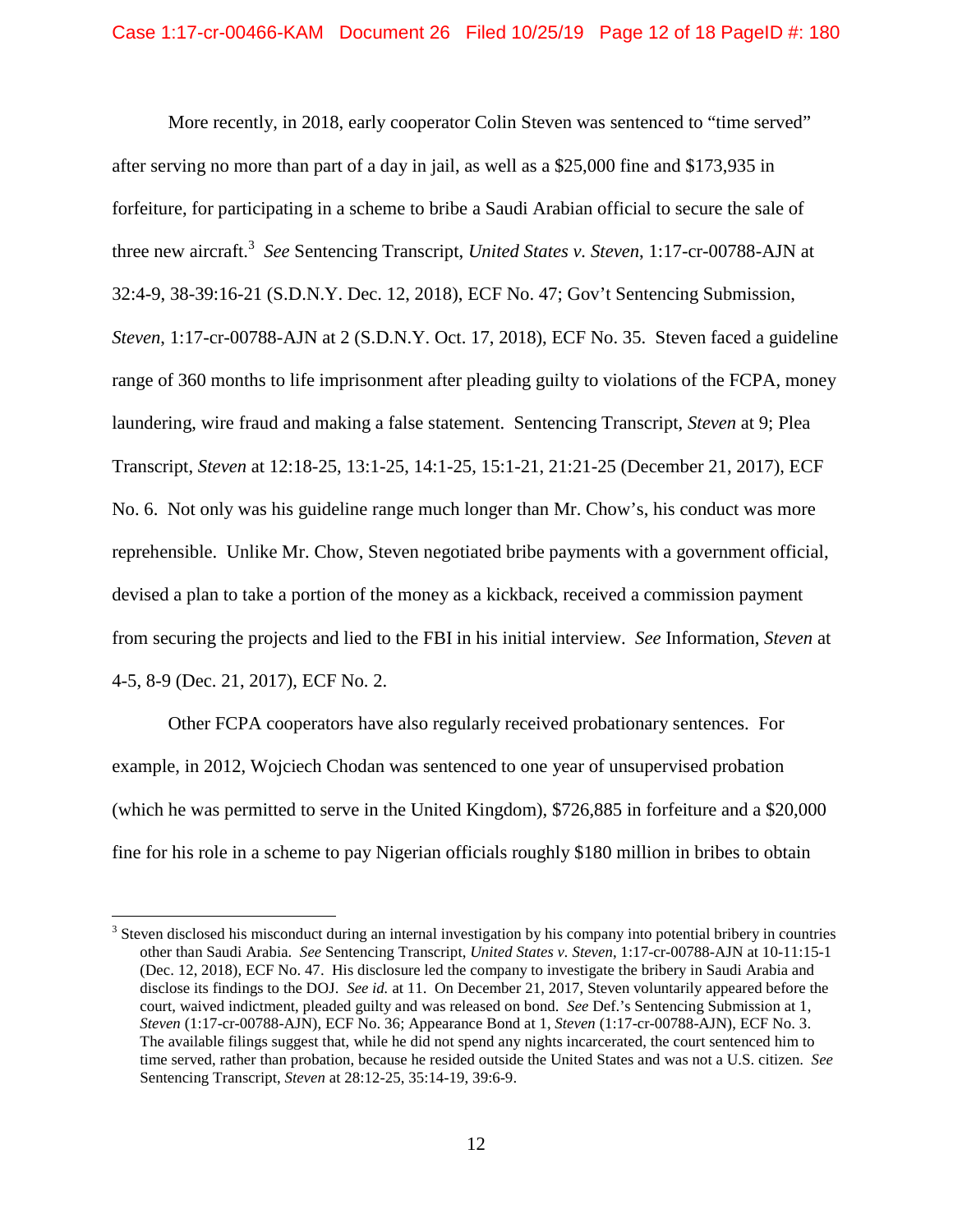contracts valued at over \$6 billion. *See* Judgment, *United States v. Chodan*, Case No. 4:09-CR-

00098, 1-2, 4 (S.D. Tex. Feb. 27, 2012), ECF No. 3; Order of Forfeiture, *Chodan* at 2 (Mar. 14,

2011), ECF No. 39; U.S. Dep't of Justice, Release No. 10-1391 (Dec. 6, 2010); Richard L.

Cassin, *For Chodan, Probation Only*, The FCPA Blog (Feb. 22, 2012),

https://www.fcpablog.com/blog/2012/2/22/for-chodan-probation-only.html. In 2017, Daniel

Perez and Kamta Ramnarine were each sentenced to probation for their roles in paying Mexican

officials over \$2 million in bribes for aviation services contracts.<sup>4</sup> See Sentencing Transcript,

*United States v. Ramnarine*, Case No. 7:16-CR-001164, 13:14-17 (S.D. Tex. Feb. 13, 2017),

ECF No. 64; Sentencing Transcript, *United States v. Perez*, Case No. 7:16-CR-001164, 39:17-20

(S.D. Tex. Feb. 13, 2017), ECF No. 63; Press Release, U.S. Dep't of Justice, *Four Businessmen* 

*and Two Foreign Officials Plead Guilty in Connection with Bribes Paid to Mexican Aviation* 

*Officials*, Release No. 16-1531 (Dec. 27, 2016). Additional cases in which FCPA cooperators

received probation abound.<sup>5</sup>

 The guideline range for Ramnarine and Perez was 57 to 60 months, capped by the statutory maximum sentence. *See* Sentencing Transcript, *Ramnarine* at 13:6-13; Sentencing

<sup>&</sup>lt;sup>4</sup> Details on the timing of Chodan and Perez's cooperation are not publicly available. While Ramnarine's plea agreement addressed cooperation, details confirming whether he cooperated are not publicly available. Many of the filings in these cases are sealed.

<sup>5</sup> *See, e.g.*, Judgment, *United States v. Barnett*, 2:16-CR-00248-EAS (S.D. Ohio July 30, 2019), ECF No. 35 (defendant sentenced to probation and a \$250,000 fine); Judgment, *United States v. Zuurhout*, 2:17-CR-00122- EAS (S.D. Ohio Jul. 30, 2019), ECF No. 37 (defendant sentenced to probation and a \$50,000 fine); Judgment, *United States v. Dubois*, Case No. 4:11-CR-00183-GKF (N.D. Okla. Apr. 8, 2013), ECF No. 33 (defendant sentenced to probation, including eight months' house arrest, and ordered to pay \$98,950 in forfeiture); Judgment, *United States v. Uhl*, Case No. 4:11-CR-00184-GKF, (N.D. Okla. Apr. 8, 2013), ECF No. 33 (defendant sentenced to probation, including eight months' house arrest, and a \$10,000 fine); Judgment, *United States v. Morlok*, Case No. 8:09-CR-00005-JVS (C.D. Cal Mar. 12, 2013), ECF No. 41 (defendant sentenced to probation, including three months' house arrest, and a \$5,000 fine); Judgment, *United States v. Covino*, Case No. 8:08-CR-00336-JVS (C.D. Cal. Mar. 12, 2013), ECF No. 55 (defendant sentenced to probation, including three months' house arrest, and a \$7,500 fine); Judgment, *United States v. Elkin*, Case No. 4:10-CR-00015-JLK (W.D.V.A. Oct. 21, 2010), ECF No. 26 (defendant sentenced to probation and a \$5,000 fine).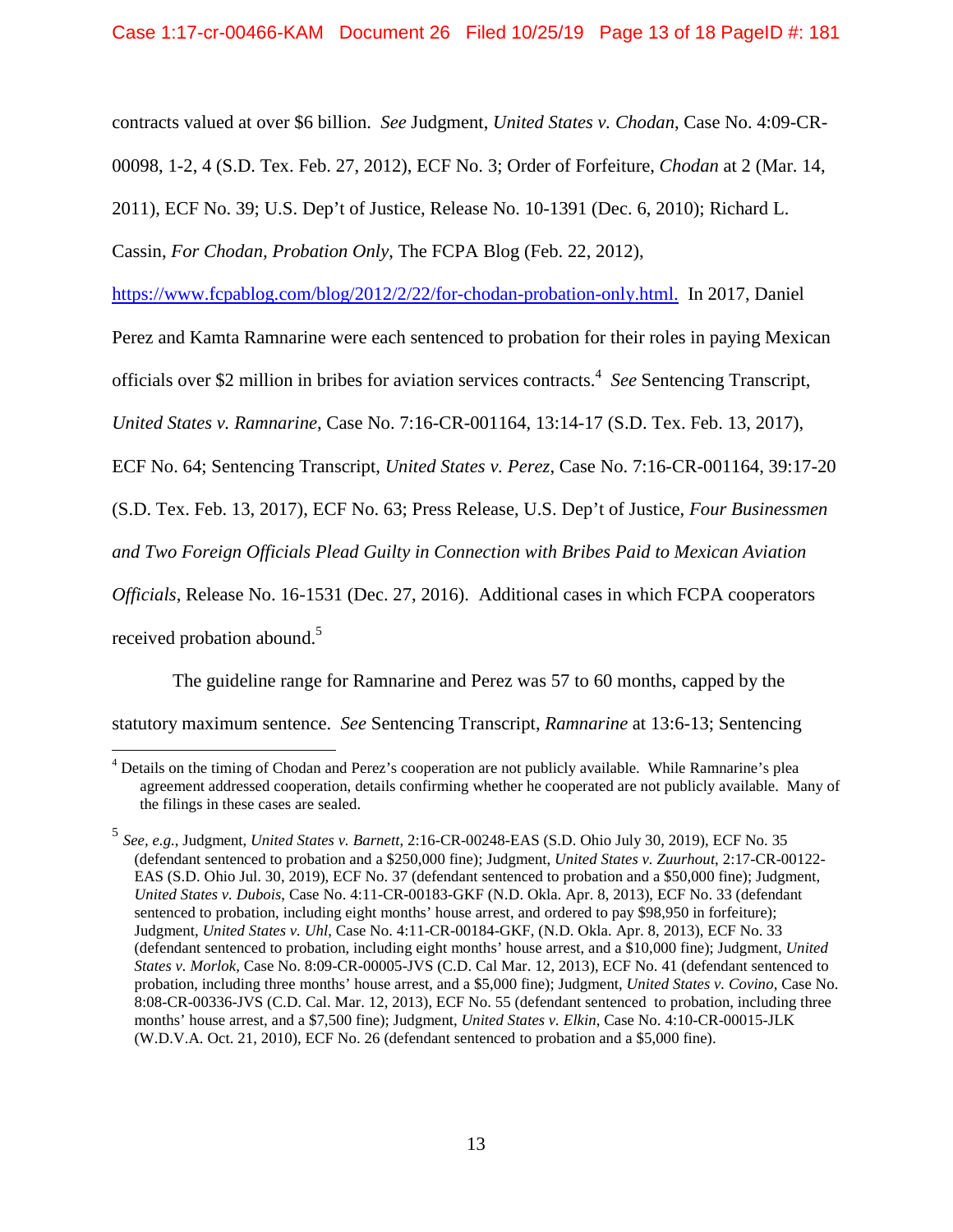Transcript, *Perez* at 39:9-17; Sentencing Transcript, *Hirsch* at 5-6:8-7. Unlike Mr. Chow, Ramnarine approved and authorized bribe payments, *see* Plea Agreement, *Ramnarine* at 9 (Nov. 2, 2016), ECF No. 26, while Perez communicated with the bribe recipients and deposited payments into the bank account of one of the bribe recipients, *see* Plea Agreement, *Perez* at 8-9 (Nov. 2, 2016), ECF No. 25.

While Chodan was not a "driving force" in the bribery scheme, *see* Sentencing Transcript, *United States v. Tesler*, Case No. 4:09-CR-00098, 25:20-24 (Feb. 23, 2012), ECF No. 109, he fought his extradition to avoid facing charges in the United States, *see* Rob Evans, *British man sentenced in US over bribes to Nigerian government*, The Guardian (Feb. 22, 2012), https://www.theguardian.com/law/2012/feb/22/us-extradition-british-man-sentenced-bribesnigeria. Mr. Chow, of course, has voluntarily returned from Singapore to the United States to cooperate, to enter his guilty plea, and now to be sentenced.

#### (a) The Nature and Circumstances of the Offense

Mr. Chow holds himself fully responsible for his actions in Brazil and recognizes that his conduct was reprehensible. As the most senior U.S.-trained lawyer at KOM, he occupied a unique position. Still, Mr. Chow's role was not comparable to the role of a general counsel in a U.S. corporation. Mr. Chow was a loyal subordinate in a company where national cultural norms dictated adherence to strict hierarchy. Even when Mr. Chow had discussions with KOM's more senior executives, such as its CEO and CFO, the conversations were typically one-way dialogues in which his bosses directed his actions. Mr. Chow learned to follow his bosses' orders without protest in his early years at  $KOM$ .<sup>6</sup> To his great regret, he continued to do so in

<sup>&</sup>lt;sup>6</sup> Robert Isaac, who worked with Mr. Chow from approximately 1994 through 2013 as the head of the Legal Department for offshore oil and gas drilling contractor ENSCO International Inc., observed Mr. Chow's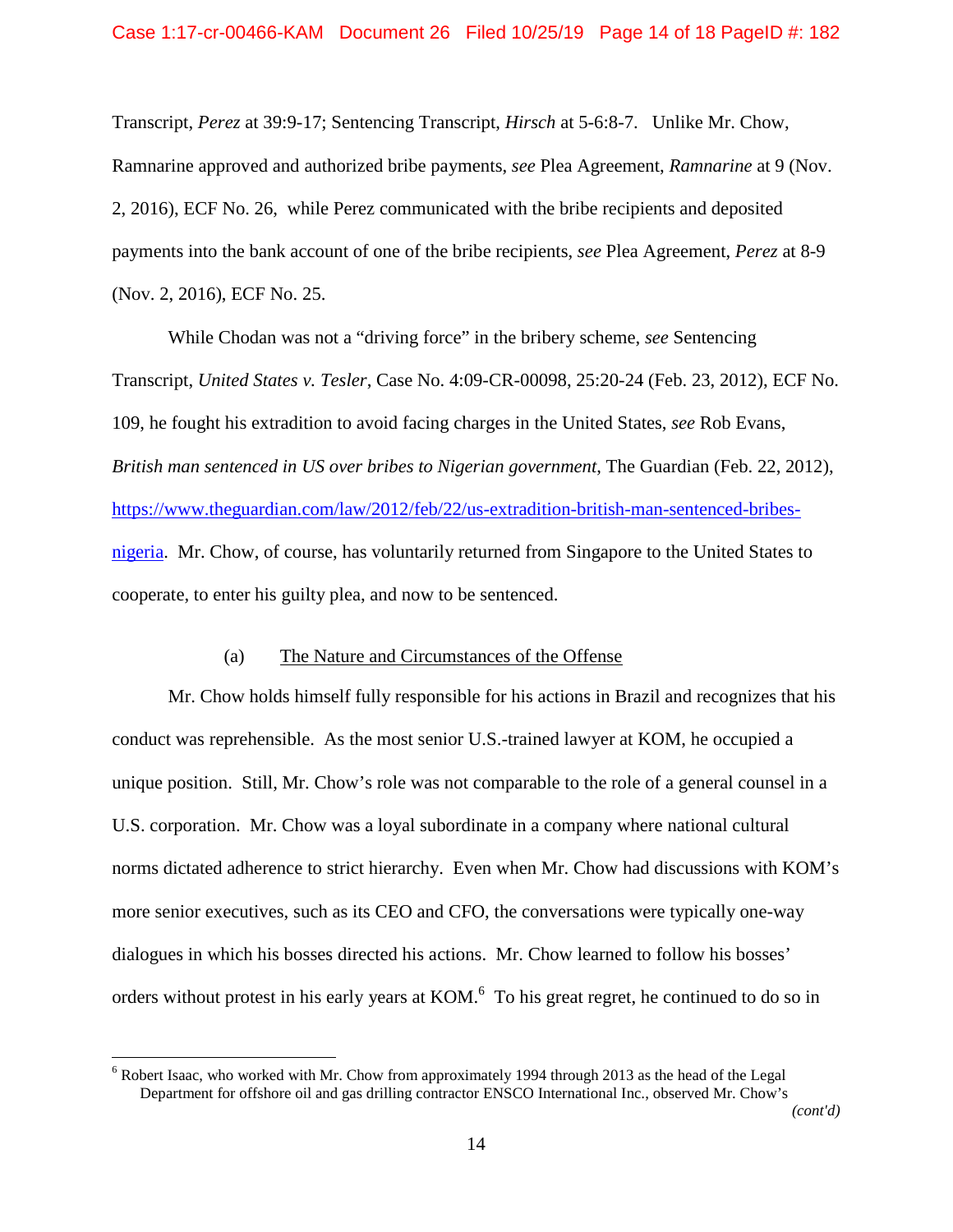Brazil even after he realized his actions were aiding his bosses' illegal scheme. He did not raise his concerns to his bosses because he understood that, given their interactions and lengthy history with Skornicki, they were already aware of the bribery scheme. Instead, he papered the agreements to pay Skornicki to make the company's bribe payments look legitimate.

Mr. Chow was a subordinate actor in this scheme. He served, usually in ministerial ways, to effectuate the orders of his bosses, many of whom Mr. Chow provided evidence against. After devoting 18 years to KOM, faced with the decision to resign or do as instructed, he made the wrong choice. As his former colleague Michael Pollen explained:

> Jeff has . . . been a long-serving, dedicated and committed servant of KOM. At considerable cost to his health, general well-being and personal life he has given of his best to his employer and colleagues. . . . The best I can come up with as regards Jeff's motivation for committing his offences is that he allowed his own instincts to be overcome by what those around him perceived to be in the interests of KOM. That was a huge mistake. But it would be consistent with Jeff's otherwise admirable characteristics of loyalty, respect for others, commitment and (perhaps excessive) modesty about his own position relative to others.

Ex. C at 2. Mr. Chow has lost his livelihood as a result of his misconduct. In light of Mr.

Chow's role in the offense justice does not require that he receive a sentence of incarceration.

# (b) Mr. Chow's History and Characteristics

Mr. Chow's history and personal characteristics also warrant a probationary sentence. As

the many letters from his colleagues, friends and family describe in detail, Mr. Chow's illegal

*\_\_\_\_\_\_\_\_\_\_\_\_\_\_\_\_\_\_\_\_\_\_\_\_ (cont'd from previous page)*

deference to his bosses in contract negotiations. Mr. Isaac explained, "I worked closely with Jeff on major deals and witnessed time after time that when an impasse regarding a contractual issue that had some potential consequence to Keppel was encountered, either from a monetary or liability standpoint, the matter or issue was always taken up to Keppel's executive management for resolution." Ex. B at 2. Based on his dealings with Mr. Chow and others at KOM and KCL, Mr. Issac believes Mr. Chow's superiors "exploited Jeff's loyalty by making him a 'scapegoat' or 'sacrificial lamb' for the illegal activities that they (i.e., executive management and the Boards of the respective Keppel companies) knowingly planned and orchestrated, simply to feed their enormous corporate greed." *Id.*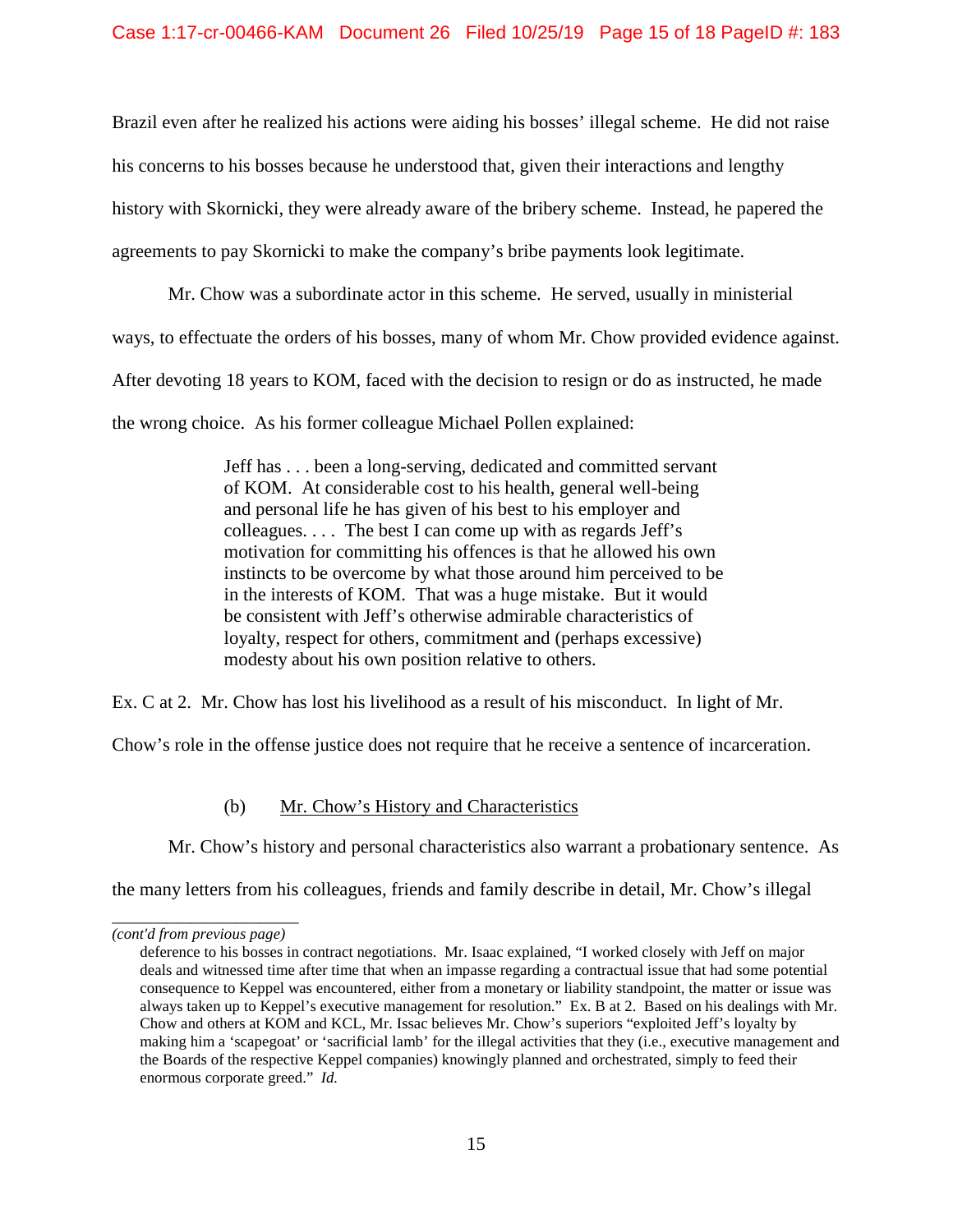### Case 1:17-cr-00466-KAM Document 26 Filed 10/25/19 Page 16 of 18 PageID #: 184

acts were entirely out of character. His former boss from around 1982 to 1990, Thomas Keaty, described Mr. Chow as "one of the most honest people [he has] known in [his] life." Ex. D at 1. Geoffrey John King, who worked with Mr. Chow from 1991 to 2006, wrote that he "found his conduct as beyond reproach – honest, forthright and dependable." Ex. E at 2. Similarly, Angela Mejia, who worked with Mr. Chow from around 2000 to 2016, described Mr. Chow's misconduct as his "one lone mistake in twenty six years of exemplary service to his company and his profession." Ex. F at 1. As Mr. Pollen noted, Mr. Chow is also "unfailingly a kind, considerate, generous, decent and respectful person." Ex. C at 2. He has consistently proven himself a devoted family man and a thoughtful mentor to his junior colleagues.

#### **CRIMINAL FINE**

While Mr. Chow kept his job throughout the term of the conspiracy, he did not earn any other financial benefits. As a result of his misconduct, he has already forfeited roughly \$1 million in options, shares, bonuses and other benefits. At 60 years old, his remaining funds will only pay for a modest retirement. We therefore respectfully submit that this Court should not impose a fine on Mr. Chow as part of its sentence, other than the mandatory \$100 assessment.

#### **ADDITIONAL CONSIDERATIONS**

Mr. Chow respectfully requests that the Court permit him to serve probation in Singapore, where he resides with his wife, and to travel to the United States as needed to visit his family, including his ninety-one-year-old mother.<sup>7</sup> The Court can have confidence that Mr. Chow will appear as required. Since his plea, Mr. Chow's bail conditions have allowed him to travel back and forth to Singapore with notice to the government and he has regularly done that.

<sup>&</sup>lt;sup>7</sup> If Mr. Chow would be unable to visit his mother from Singapore, he would prefer to serve probation in San Francisco, where his mother could visit him. Mr. Chow has relatives in San Francisco and his wife owns an apartment there.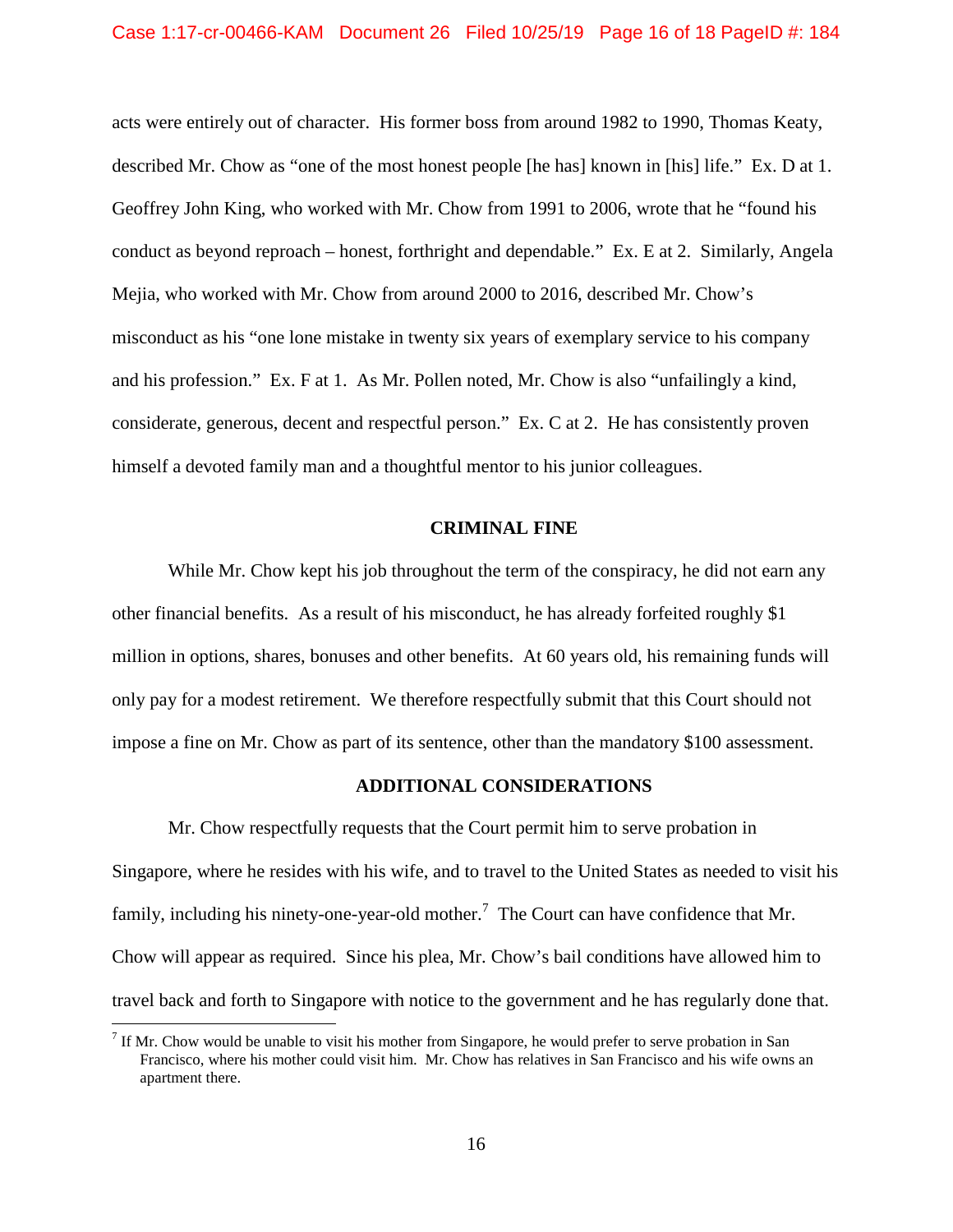Mr. Chow's life is in Singapore, which has been his home for the past 29 years. Also, his wife's business and elderly mother are both in Singapore, which would prevent her from residing with Mr. Chow in the United States.

## **CONCLUSION**

For the foregoing reasons, we respectfully request that the Court impose a sentence of probation and permit Mr. Chow to serve his sentence in Singapore.

Dated: October 25, 2019

Respectfully submitted:

By: /s/ John K. Carroll

John K. Carroll John.Carroll@skadden.com Skadden, Arps, Slate, Meagher & Flom LLP Four Times Square New York, New York 10036 Tel.: (212) 735-3000 Fax: (212) 735-2000

*Attorney for Jeffery Chow*